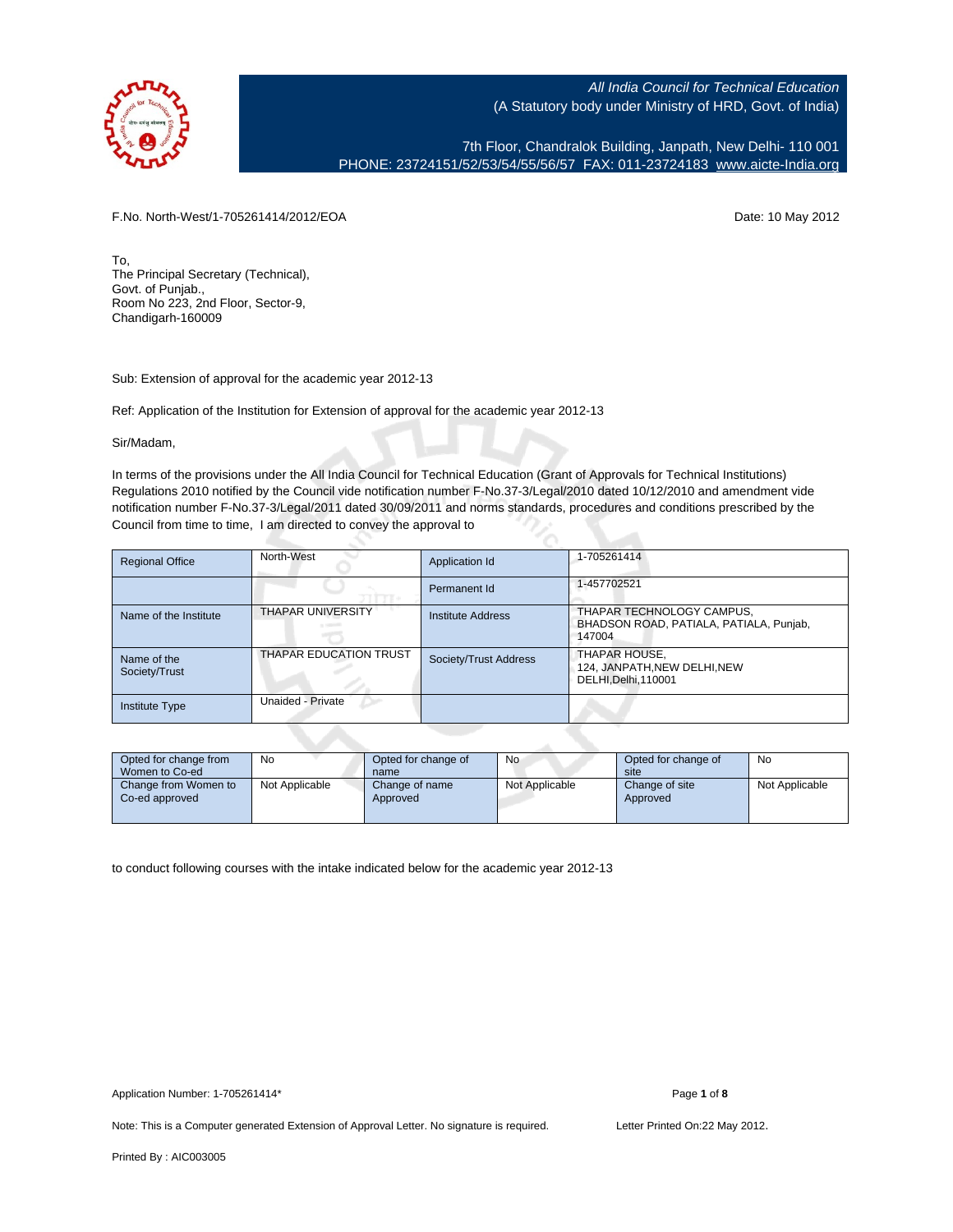

7th Floor, Chandralok Building, Janpath, New Delhi- 110 001 PHONE: 23724151/52/53/54/55/56/57 FAX: 011-23724183 [www.aicte-India.org](http://www.aicte-India.org)

| Application Id: 1-<br>705261414                                             |                  |                                                                          | Cour<br>se                                                                                                      |                              | Affiliating<br>Body                                                         |                |                              |                                     |                | Foreign Collaboration |
|-----------------------------------------------------------------------------|------------------|--------------------------------------------------------------------------|-----------------------------------------------------------------------------------------------------------------|------------------------------|-----------------------------------------------------------------------------|----------------|------------------------------|-------------------------------------|----------------|-----------------------|
| Program                                                                     | Shi<br>ft        | Lev<br>el                                                                |                                                                                                                 | Full/Part Time               |                                                                             | Intake 2011-12 | Intake Approved for<br>12-13 | $\overline{\underline{\mathbf{g}}}$ | $\overline{P}$ |                       |
| <b>ENGINE</b><br><b>ERING</b><br><b>AND</b><br><b>TECHNO</b><br>LOGY        | 1st<br>Shi<br>ft | <b>UN</b><br>DE<br>R<br><b>GR</b><br><b>AD</b><br>UA<br><b>TE</b>        | <b>ELE</b><br><b>CTRI</b><br>CAL<br><b>ENG</b><br><b>INEE</b><br><b>RIN</b><br>G                                | <b>FULL TIME</b>             | Thapar<br>Institute of<br>Engineerin<br>g &<br>Technology<br>, Patiala      | 75             | 75                           | Yes                                 | No             | <b>No</b>             |
| <b>ENGINE</b><br><b>ERING</b><br><b>AND</b><br><b>TECHNO</b><br>LOGY        | 1st<br>Shi<br>ft | <b>UN</b><br><b>DE</b><br>R<br>GR<br>AD<br>UA<br><b>TE</b>               | <b>ELE</b><br><b>CTR</b><br>ONI<br>CS&<br>COM<br><b>MUN</b><br><b>ICAT</b><br><b>ION</b><br><b>ENG</b><br>G     | <b>FULL TIME</b>             | Thapar<br>Institute of<br>Engineerin<br>g &<br>Technology<br>Patiala        | 110            | 110                          | Yes                                 | <b>No</b>      | <b>No</b>             |
| <b>ENGINE</b><br><b>ERING</b><br><b>AND</b><br><b>TECHNO</b><br>LOGY        | 1st<br>Shi<br>ft | <b>UN</b><br><b>DE</b><br>R<br><b>GR</b><br><b>AD</b><br>UA<br><b>TE</b> | <b>ELE</b><br><b>CTR</b><br>ONI<br><b>CS</b><br><b>INST</b><br><b>RUM</b><br>ENT<br>&<br>CON<br><b>TRO</b><br>Г | <b>FULL TIME</b><br><b>G</b> | Thapar<br>Institute of<br>Engineerin<br>g &<br>Technology<br>, Patiala      | 75             | 75                           | Yes                                 | No             | No                    |
| <b>ENGINE</b><br><b>ERING</b><br><b>AND</b><br><b>TECHNO</b><br><b>LOGY</b> | 1st<br>Shi<br>ft | <b>UN</b><br>DE<br>R<br><b>GR</b><br>AD<br>UA<br><b>TE</b>               | <b>MEC</b><br>HANI<br>CAL<br><b>ENG</b><br><b>INEE</b><br><b>RIN</b><br>G                                       | <b>FULL TIME</b>             | Thapar<br>Institute of<br>Engineerin<br>$g \times$<br>Technology<br>Patiala | 110            | 110                          | Yes                                 | No             | No                    |
| <b>ENGINE</b><br><b>ERING</b><br><b>AND</b><br><b>TECHNO</b><br>LOGY        | 1st<br>Shi<br>ft | <b>UN</b><br>DE<br>R<br>GR<br>AD<br><b>UA</b><br><b>TE</b>               | <b>IND</b><br><b>UST</b><br><b>RIAL</b><br><b>ENG</b><br><b>INEE</b><br><b>RIN</b><br>G                         | <b>FULL TIME</b>             | Thapar<br>Institute of<br>Engineerin<br>g &<br>Technology<br>, Patiala      | 30             | 30                           | Yes                                 | No             | <b>No</b>             |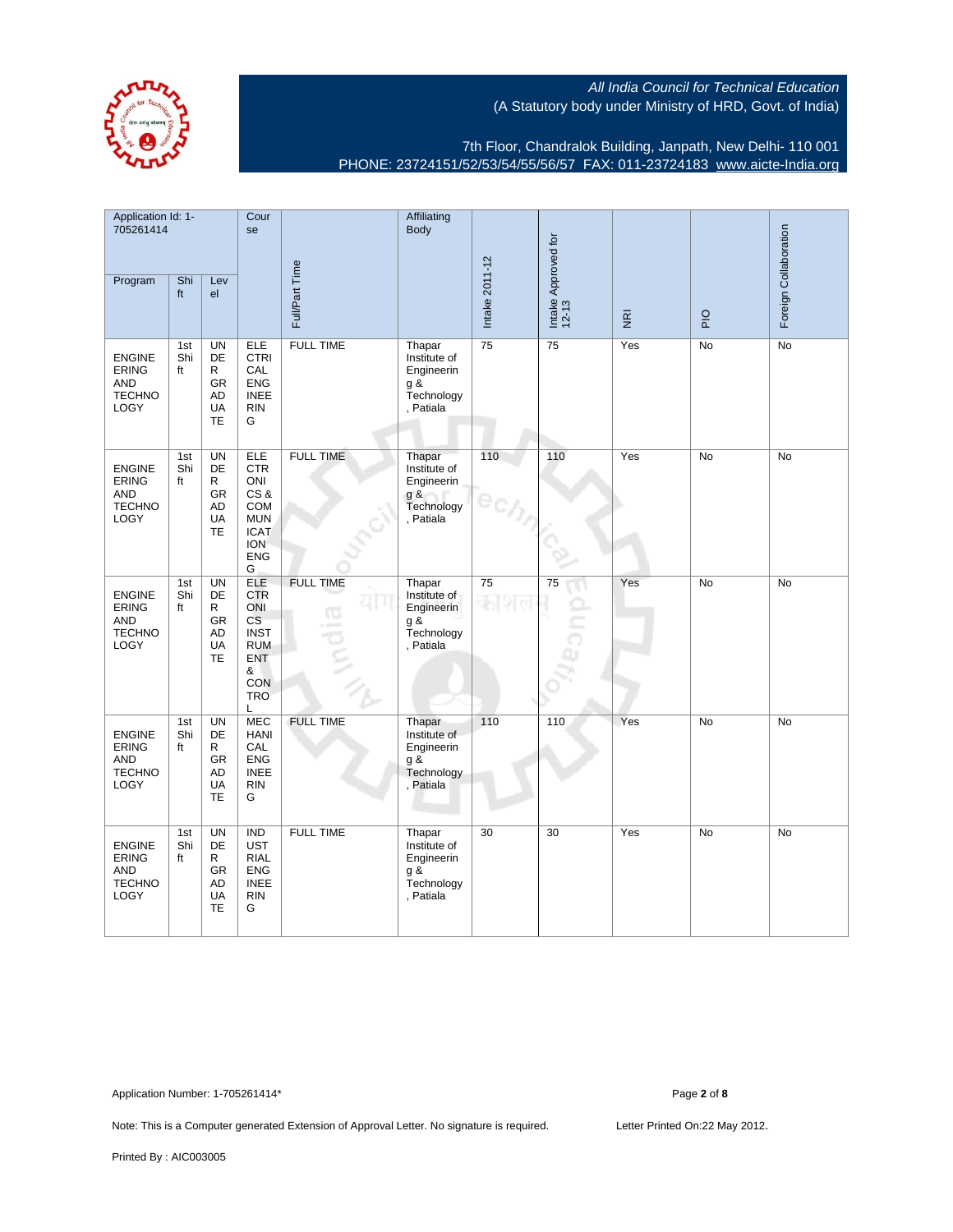

7th Floor, Chandralok Building, Janpath, New Delhi- 110 001 PHONE: 23724151/52/53/54/55/56/57 FAX: 011-23724183 [www.aicte-India.org](http://www.aicte-India.org)

| Application Id: 1-<br>705261414                                             |                  |                                                | Cour<br>se                                                                                                             |                              | Affiliating<br><b>Body</b>                                               |                |                              |                                     |     |                       |
|-----------------------------------------------------------------------------|------------------|------------------------------------------------|------------------------------------------------------------------------------------------------------------------------|------------------------------|--------------------------------------------------------------------------|----------------|------------------------------|-------------------------------------|-----|-----------------------|
| Program                                                                     | Shi<br>ft        | Lev<br>el                                      |                                                                                                                        | Full/Part Time               |                                                                          | Intake 2011-12 | Intake Approved for<br>12-13 | $\overline{\underline{\mathbf{g}}}$ | PIO | Foreign Collaboration |
| <b>MCA</b>                                                                  | 1st<br>Shi<br>ft | PO<br>ST<br>GR<br>AD<br>UA<br>TE               | <b>MAS</b><br><b>TER</b><br>S IN<br><b>COM</b><br><b>PUT</b><br>ER<br>APP<br><b>LICA</b><br><b>TION</b><br>$\mathbb S$ | <b>FULL TIME</b>             | Thapar<br>Institute of<br>Engineerin<br>$g$ &<br>Technology<br>, Patiala | 120            | 120                          | Yes                                 | No  | No                    |
| <b>ENGINE</b><br><b>ERING</b><br><b>AND</b><br><b>TECHNO</b><br><b>LOGY</b> | 1st<br>Shi<br>ft | PO<br>ST<br>GR<br>AD<br>UA<br><b>TE</b>        | CAD/<br>CAM<br><b>ENG</b><br><b>INEE</b><br><b>RIN</b><br>G                                                            | <b>FULL TIME</b>             | Thapar<br>Institute of<br>Engineerin<br>g &<br>Technology<br>, Patiala   | 30             | 30                           | Yes                                 | No  | No                    |
| <b>ENGINE</b><br><b>ERING</b><br><b>AND</b><br><b>TECHNO</b><br><b>LOGY</b> | 1st<br>Shi<br>ft | PO<br><b>ST</b><br>GR<br>AD<br>UA<br>TE        | <b>STR</b><br><b>UCT</b><br><b>URA</b><br>L<br>ENG<br><b>INEE</b><br><b>RIN</b><br>G                                   | <b>FULL TIME</b><br><b>G</b> | Thapar<br>Institute of<br>Engineerin<br>g &<br>Technology<br>, Patiala   | 30             | 30                           | Yes                                 | No  | No                    |
| <b>ENGINE</b><br><b>ERING</b><br><b>AND</b><br><b>TECHNO</b><br>LOGY        | 1st<br>Shi<br>ft | PO<br><b>ST</b><br>GR<br>AD<br>UA<br><b>TE</b> | <b>ELE</b><br><b>CTR</b><br>ONI<br>CS&<br><b>COM</b><br><b>MUN</b><br><b>ICAT</b><br><b>ION</b><br><b>ENG</b><br>G     | <b>FULL TIME</b>             | Thapar<br>Institute of<br>Engineerin<br>g &<br>Technology<br>, Patiala   | 30             | 30                           | Yes                                 | No  | No                    |
| <b>ENGINE</b><br><b>ERING</b><br><b>AND</b><br><b>TECHNO</b><br><b>LOGY</b> | 1st<br>Shi<br>ft | PO<br>ST<br>GR<br>AD<br>UA<br>TE               | <b>PRO</b><br><b>DUC</b><br><b>TION</b><br><b>ENG</b><br><b>INEE</b><br><b>RIN</b><br>G                                | <b>FULL TIME</b>             | Thapar<br>Institute of<br>Engineerin<br>g &<br>Technology<br>, Patiala   | 30             | 30                           | Yes                                 | No  | No                    |
| <b>ENGINE</b><br><b>ERING</b><br>AND<br><b>TECHNO</b><br><b>LOGY</b>        | 1st<br>Shi<br>ft | PO<br>ST<br>GR<br>AD<br>UA<br><b>TE</b>        | SOF<br><b>TWA</b><br>RE<br><b>ENG</b><br><b>INEE</b><br><b>RIN</b><br>G                                                | <b>FULL TIME</b>             | Thapar<br>Institute of<br>Engineerin<br>g &<br>Technology<br>, Patiala   | 30             | 30                           | Yes                                 | No  | No                    |

Application Number: 1-705261414\* Page **3** of **8**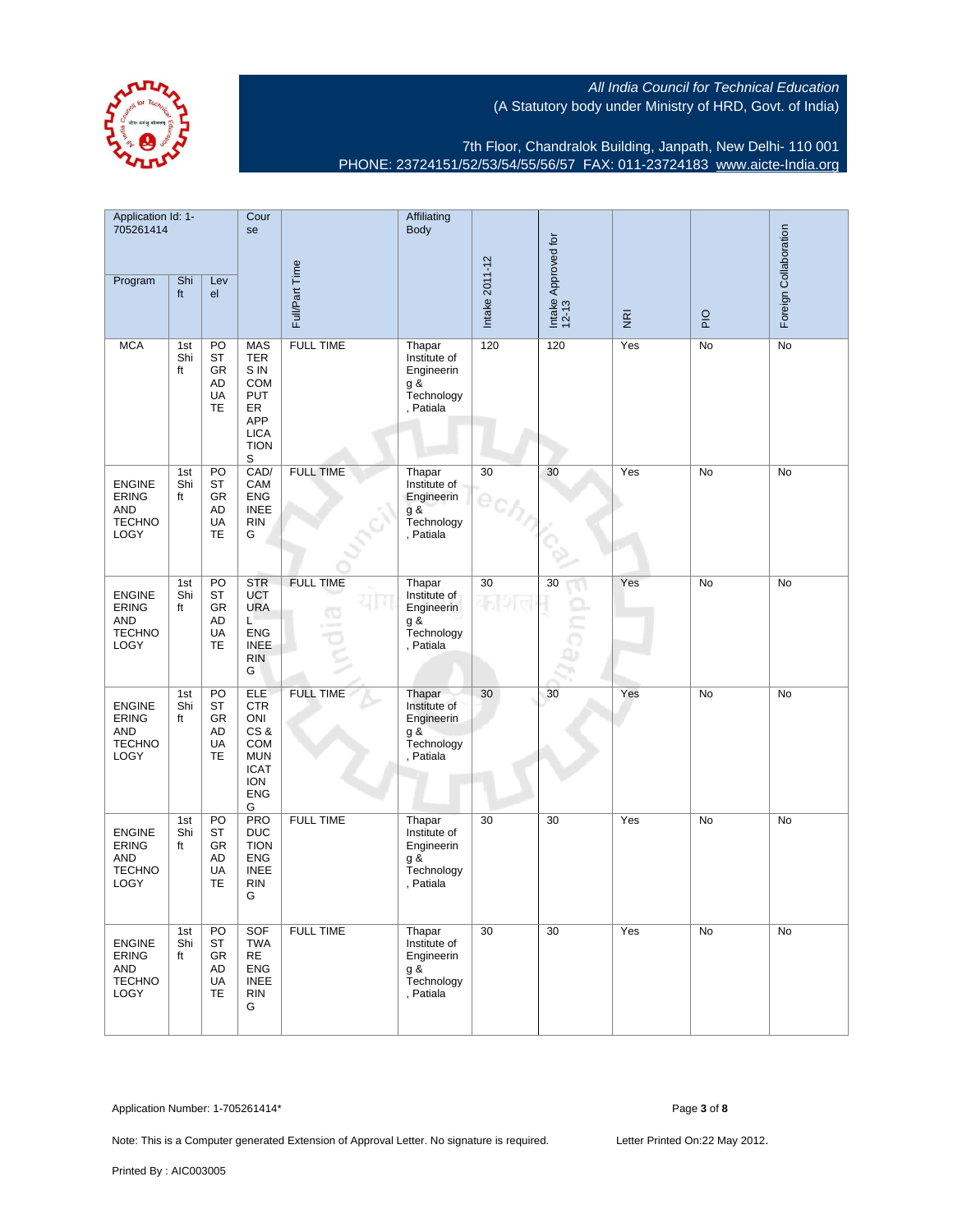

7th Floor, Chandralok Building, Janpath, New Delhi- 110 001 PHONE: 23724151/52/53/54/55/56/57 FAX: 011-23724183 [www.aicte-India.org](http://www.aicte-India.org)

| Application Id: 1-<br>705261414                                             |                  |                                               | Cour<br>se                                                                                                                                                                    |                  | Affiliating<br><b>Body</b>                                                |                |                              |                                     |     |                       |
|-----------------------------------------------------------------------------|------------------|-----------------------------------------------|-------------------------------------------------------------------------------------------------------------------------------------------------------------------------------|------------------|---------------------------------------------------------------------------|----------------|------------------------------|-------------------------------------|-----|-----------------------|
| Program                                                                     | Shi<br>ft        | Lev<br>el                                     |                                                                                                                                                                               | Full/Part Time   |                                                                           | Intake 2011-12 | Intake Approved for<br>12-13 | $\overline{\underline{\mathbf{g}}}$ | PIO | Foreign Collaboration |
| <b>ENGINE</b><br><b>ERING</b><br><b>AND</b><br><b>TECHNO</b><br><b>LOGY</b> | 1st<br>Shi<br>ft | PO<br>ST<br>GR<br>AD<br>UA<br>TE              | ELE<br><b>CTR</b><br>ONI<br>С<br><b>INST</b><br><b>RUM</b><br><b>ENT</b><br><b>ATIO</b><br>N<br>AND<br>CON<br><b>TRO</b><br>Г<br><b>ENG</b><br><b>INEE</b><br><b>RIN</b><br>G | <b>FULL TIME</b> | Thapar<br>Institute of<br>Engineerin<br>$g$ &<br>Technology<br>, Patiala  | 30             | 30                           | Yes                                 | No  | No                    |
| <b>ENGINE</b><br><b>ERING</b><br>AND<br><b>TECHNO</b><br><b>LOGY</b>        | 1st<br>Shi<br>ft | PO<br>ST<br>GR<br>AD<br>UA<br><b>TE</b>       | <b>COM</b><br><b>PUT</b><br>ER<br><b>SCIE</b><br><b>NCE</b><br>&<br><b>ENG</b><br><b>INEE</b><br><b>RIN</b><br>G                                                              | <b>FULL TIME</b> | Thapar<br>Institute of<br>Engineerin<br>$g$ &<br>Technology<br>, Patiala  | 30             | 30                           | Yes                                 | No  | No                    |
| <b>ENGINE</b><br>ERING<br><b>AND</b><br><b>TECHNO</b><br><b>LOGY</b>        | 1st<br>Shi<br>ft | PO<br>ST<br>GR<br>AD<br>UA<br><b>TE</b>       | <b>POW</b><br>ER<br>SYS<br><b>TEM</b><br>S                                                                                                                                    | <b>FULL TIME</b> | Thapar<br>Institute of<br>Engineerin<br>g &<br>Technology<br>, Patiala    | 30             | 30                           | Yes                                 | No  | No                    |
| <b>ENGINE</b><br><b>ERING</b><br><b>AND</b><br><b>TECHNO</b><br><b>LOGY</b> | 1st<br>Shi<br>ft | PO<br><b>ST</b><br>GR<br>AD<br>UA<br>TE       | <b>THE</b><br><b>RMA</b><br>L<br><b>ENG</b><br><b>INEE</b><br><b>RIN</b><br>G                                                                                                 | <b>FULL TIME</b> | Thapar<br>Institute of<br>Engineerin<br>g &<br>Technology<br>, Patiala    | 30             | 30                           | Yes                                 | No  | No                    |
| <b>ENGINE</b><br>ERING<br>AND<br><b>TECHNO</b><br>LOGY                      | 1st<br>Shi<br>ft | $\overline{PQ}$<br>ST<br>GR<br>AD<br>UA<br>TE | <b>MET</b><br><b>ALL</b><br><b>URG</b><br><b>ICAL</b><br>AND<br>MAT<br>ERIA<br>LS<br><b>ENG</b><br><b>INEE</b><br><b>RIN</b><br>G                                             | <b>FULL TIME</b> | Thapar<br>Institute of<br>Engineerin<br>$g \&$<br>Technology<br>, Patiala | 30             | 30                           | Yes                                 | No  | No                    |

Application Number: 1-705261414\* Page **4** of **8**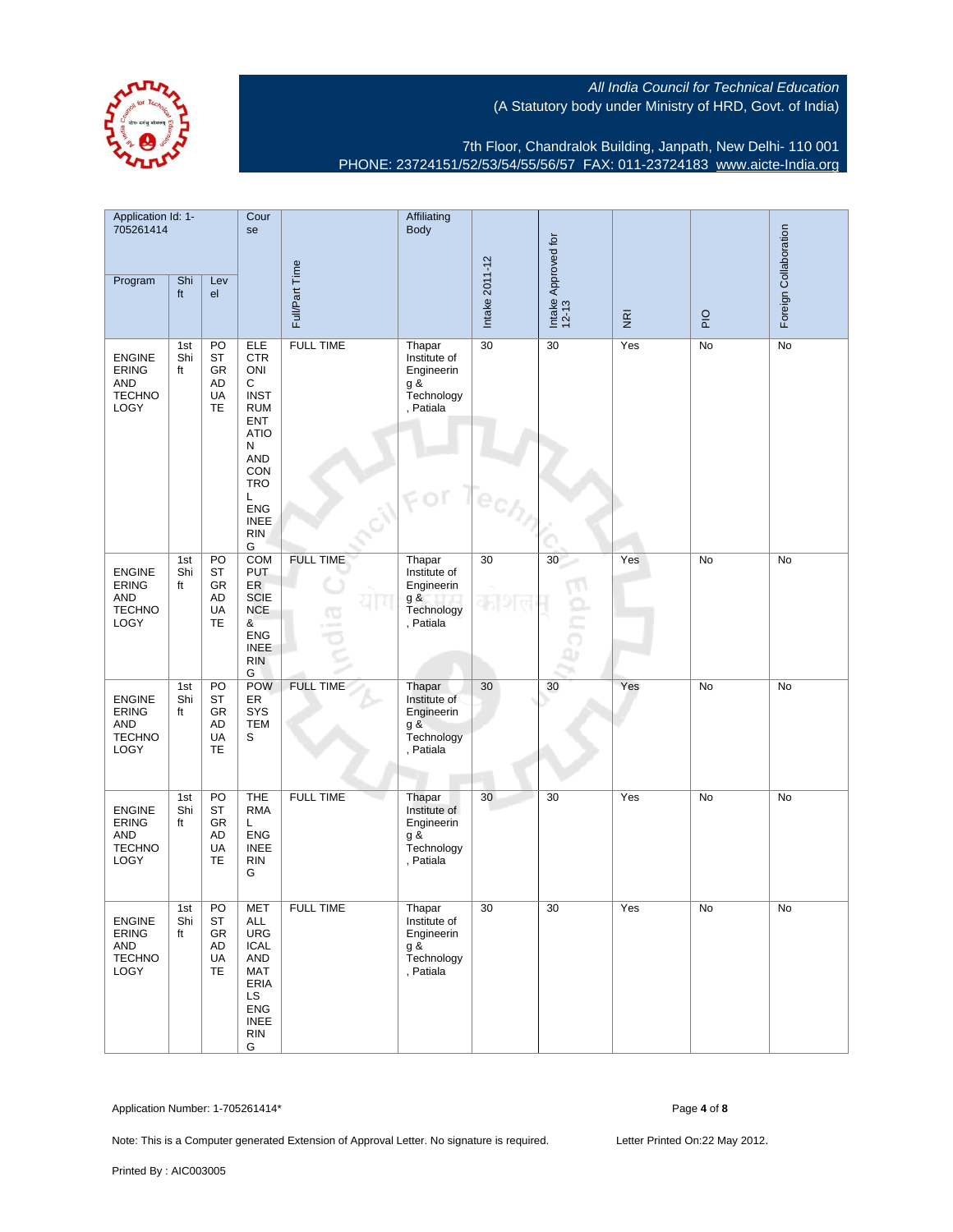

7th Floor, Chandralok Building, Janpath, New Delhi- 110 001 PHONE: 23724151/52/53/54/55/56/57 FAX: 011-23724183 [www.aicte-India.org](http://www.aicte-India.org)

| Application Id: 1-<br>705261414                                      |                  |                                         | Cour<br>se                                                                                                                               |                        | Affiliating<br><b>Body</b>                                                |                |                              |                         |               |                       |
|----------------------------------------------------------------------|------------------|-----------------------------------------|------------------------------------------------------------------------------------------------------------------------------------------|------------------------|---------------------------------------------------------------------------|----------------|------------------------------|-------------------------|---------------|-----------------------|
| Program                                                              | Shi<br>ft        | Lev<br>el                               |                                                                                                                                          | Full/Part Time         |                                                                           | Intake 2011-12 | Intake Approved for<br>12-13 | $\overline{\mathbf{g}}$ | $\frac{1}{2}$ | Foreign Collaboration |
| <b>ENGINE</b><br><b>ERING</b><br><b>AND</b><br><b>TECHNO</b><br>LOGY | 1st<br>Shi<br>ft | PO<br>ST<br>GR<br>AD<br>UA<br>TE        | <b>ENVI</b><br><b>RON</b><br><b>MEN</b><br><b>TAL</b><br><b>SCIE</b><br><b>NCE</b><br><b>AND</b><br><b>TEC</b><br><b>HNO</b><br>LOG<br>Y | <b>FULL TIME</b>       | Thapar<br>Institute of<br>Engineerin<br>g &<br>Technology<br>, Patiala    | 30             | 30                           | Yes                     | No            | No                    |
| <b>ENGINE</b><br><b>ERING</b><br>AND<br><b>TECHNO</b><br><b>LOGY</b> | 1st<br>Shi<br>ft | PO<br>ST<br>GR<br>AD<br>UA<br>TE        | <b>VLSI</b><br><b>DESI</b><br>GN                                                                                                         | <b>FULL TIME</b>       | Thapar<br>Institute of<br>Engineerin<br>g &<br>Technology<br>, Patiala    | 30             | 30                           | Yes                     | No            | No                    |
| <b>ENGINE</b><br><b>ERING</b><br>AND<br><b>TECHNO</b><br><b>LOGY</b> | 1st<br>Shi<br>ft | PO<br>ST<br>GR<br>AD<br>UA<br>TE        | CHE<br><b>MIC</b><br>AL<br><b>ENG</b><br><b>INEE</b><br><b>RIN</b><br>G                                                                  | <b>FULL TIME</b><br>40 | Thapar<br>Institute of<br>Engineerin<br>$g \&$<br>Technology<br>, Patiala | 30             | 30                           | Yes                     | No            | No                    |
| <b>ENGINE</b><br><b>ERING</b><br>AND<br><b>TECHNO</b><br><b>LOGY</b> | 1st<br>Shi<br>ft | PO<br>ST<br>GR<br>AD<br>UA<br>TE        | COM<br><b>PUT</b><br>ER<br>APP<br><b>LICA</b><br><b>TION</b><br>S                                                                        | <b>FULL TIME</b>       | Thapar<br>Institute of<br>Engineerin<br>g &<br>Technology<br>, Patiala    | 30             | 30                           | Yes                     | No            | No                    |
| <b>MANAG</b><br><b>EMENT</b>                                         | 1st<br>Shi<br>ft | PO<br><b>ST</b><br>GR<br>AD<br>UA<br>TE | <b>MAS</b><br><b>TER</b><br>S IN<br><b>BUSI</b><br><b>NES</b><br>S<br>ADM<br><b>INIS</b><br><b>TRA</b><br><b>TION</b>                    | <b>FULL TIME</b>       | Thapar<br>Institute of<br>Engineerin<br>g &<br>Technology<br>, Patiala    | 200            | 200                          | Yes                     | No            | No                    |
| <b>MANAG</b><br><b>EMENT</b>                                         | 1st<br>Shi<br>ft | PO<br><b>ST</b><br>GR<br>AD<br>UA<br>TE | <b>MAS</b><br><b>TER</b><br>S IN<br><b>BUSI</b><br><b>NES</b><br>S<br>ADM<br><b>INIS</b><br><b>TRA</b><br><b>TION</b>                    | <b>FULL TIME</b>       | Thapar<br>Institute of<br>Engineerin<br>g &<br>Technology<br>. Patiala    | 40             | 40                           | Yes                     | No            | No                    |

Application Number: 1-705261414\* Page **5** of **8**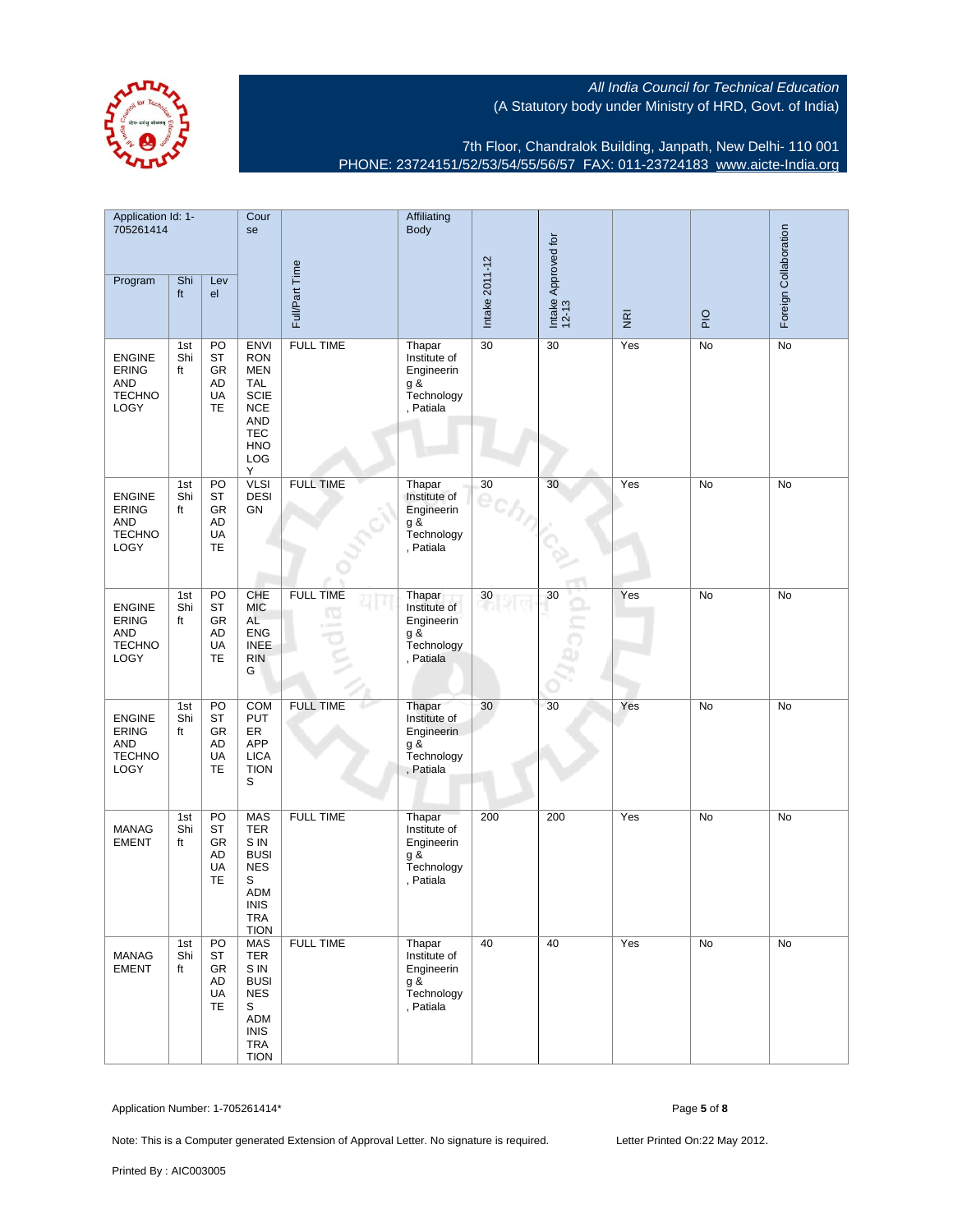

7th Floor, Chandralok Building, Janpath, New Delhi- 110 001 PHONE: 23724151/52/53/54/55/56/57 FAX: 011-23724183 [www.aicte-India.org](http://www.aicte-India.org)

| Application Id: 1-<br>705261414                                             |                  |                                                            | Cour<br>se                                                                                          |                  | Affiliating<br>Body                                                    |                |                              |                         |     |                       |
|-----------------------------------------------------------------------------|------------------|------------------------------------------------------------|-----------------------------------------------------------------------------------------------------|------------------|------------------------------------------------------------------------|----------------|------------------------------|-------------------------|-----|-----------------------|
| Program                                                                     | Shi<br>ft        | Lev<br>el                                                  |                                                                                                     | Full/Part Time   |                                                                        | Intake 2011-12 | Intake Approved for<br>12-13 | $\overline{\mathbf{g}}$ | PIO | Foreign Collaboration |
| <b>ENGINE</b><br><b>ERING</b><br><b>AND</b><br><b>TECHNO</b><br>LOGY        | 1st<br>Shi<br>ft | PO<br>ST<br><b>GR</b><br>AD<br><b>UA</b><br>TE             | <b>STR</b><br><b>UCT</b><br><b>URA</b><br>L<br><b>ENG</b><br><b>INEE</b><br><b>RIN</b><br>G         | PART TIME        | Thapar<br>Institute of<br>Engineerin<br>g &<br>Technology<br>, Patiala | 30             | 30                           | Yes                     | No  | No                    |
| <b>ENGINE</b><br><b>ERING</b><br><b>AND</b><br><b>TECHNO</b><br>LOGY        | 1st<br>Shi<br>ft | PO<br><b>ST</b><br>GR<br><b>AD</b><br>UA<br><b>TE</b>      | <b>INFR</b><br>AST<br><b>RUC</b><br><b>TUR</b><br>E<br><b>ENG</b><br><b>INEE</b><br><b>RIN</b><br>G | <b>FULL TIME</b> | Thapar<br>Institute of<br>Engineerin<br>$g$ &<br>Technology<br>Patiala | 18             | 18                           | Yes                     | No  | No                    |
| <b>ENGINE</b><br><b>ERING</b><br><b>AND</b><br><b>TECHNO</b><br><b>LOGY</b> | 1st<br>Shi<br>ft | PO<br><b>ST</b><br>GR<br>AD<br>UA<br>TE                    | <b>PRO</b><br><b>DUC</b><br><b>TION</b><br><b>ENG</b><br><b>INEE</b><br><b>RIN</b><br>G             | <b>PART TIME</b> | Thapar<br>Institute of<br>Engineerin<br>g &<br>Technology<br>, Patiala | 30             | 30                           | Yes                     | No  | No                    |
| <b>ENGINE</b><br><b>ERING</b><br><b>AND</b><br><b>TECHNO</b><br>LOGY        | 1st<br>Shi<br>ft | <b>UN</b><br>DE<br>R<br><b>GR</b><br>AD<br>UA<br><b>TE</b> | <b>BIOT</b><br><b>ECH</b><br><b>NOL</b><br><b>OGY</b>                                               | <b>FULL TIME</b> | Thapar<br>Institute of<br>Engineerin<br>g &<br>Technology<br>, Patiala | 40             | 40                           | Yes                     | No  | No                    |
| <b>ENGINE</b><br><b>ERING</b><br><b>AND</b><br><b>TECHNO</b><br>LOGY        | 1st<br>Shi<br>ft | <b>UN</b><br>DE<br>R<br><b>GR</b><br>AD<br>UA<br><b>TE</b> | <b>MEC</b><br><b>HAT</b><br><b>RON</b><br><b>ICS</b>                                                | <b>FULL TIME</b> | Thapar<br>Institute of<br>Engineerin<br>g &<br>Technology<br>, Patiala | 0              | $\mathbf 0$                  | Yes                     | No  | No                    |
| <b>ENGINE</b><br><b>ERING</b><br><b>AND</b><br><b>TECHNO</b><br>LOGY        | 1st<br>Shi<br>ft | UN<br><b>DE</b><br>R<br><b>GR</b><br>AD<br>UA<br><b>TE</b> | CHE<br><b>MIC</b><br>AL<br><b>ENG</b><br><b>INEE</b><br><b>RIN</b><br>G                             | <b>FULL TIME</b> | Thapar<br>Institute of<br>Engineerin<br>q&<br>Technology<br>, Patiala  | 75             | 75                           | Yes                     | No  | No                    |

Application Number: 1-705261414\* Page **6** of **8**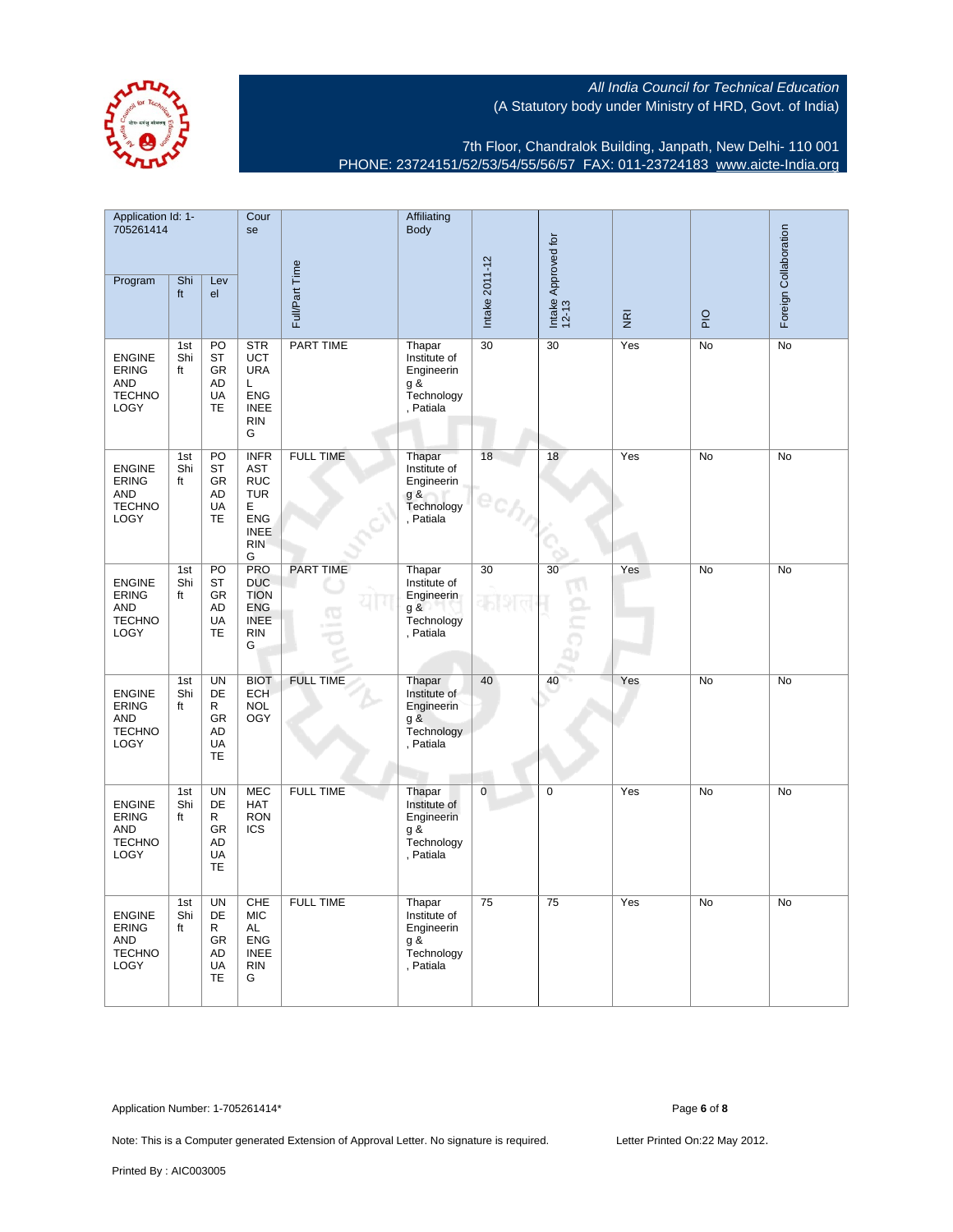

7th Floor, Chandralok Building, Janpath, New Delhi- 110 001 PHONE: 23724151/52/53/54/55/56/57 FAX: 011-23724183 [www.aicte-India.org](http://www.aicte-India.org)

| Application Id: 1-<br>705261414<br>Program                    | Shi<br>ft        | Lev<br>el                                                                | Cour<br>se                                                              | Full/Part Time   | Affiliating<br>Body                                                    | Intake 2011-12 | Approved for<br>Intake<br>12-13 | $\overline{\underline{\mathbf{g}}}$ | PIO | Foreign Collaboration |
|---------------------------------------------------------------|------------------|--------------------------------------------------------------------------|-------------------------------------------------------------------------|------------------|------------------------------------------------------------------------|----------------|---------------------------------|-------------------------------------|-----|-----------------------|
| <b>ENGINE</b><br><b>ERING</b><br>AND<br><b>TECHNO</b><br>LOGY | 1st<br>Shi<br>ft | <b>UN</b><br><b>DE</b><br>R<br>GR<br><b>AD</b><br><b>UA</b><br><b>TE</b> | <b>CIVI</b><br>L<br><b>ENG</b><br><b>INEE</b><br><b>RIN</b><br>G        | <b>FULL TIME</b> | Thapar<br>Institute of<br>Engineerin<br>g &<br>Technology<br>, Patiala | 75             | 75                              | Yes                                 | No  | No                    |
| <b>ENGINE</b><br><b>ERING</b><br>AND<br><b>TECHNO</b><br>LOGY | 1st<br>Shi<br>ft | <b>UN</b><br>DE<br>R<br><b>GR</b><br>AD<br>UA<br><b>TE</b>               | COM<br><b>PUT</b><br>ER<br><b>ENG</b><br><b>INEE</b><br><b>RIN</b><br>G | <b>FULL TIME</b> | Thapar<br>Institute of<br>Engineerin<br>g &<br>Technology<br>, Patiala | 110            | 110                             | Yes                                 | No  | No                    |

The above mentioned approval is subject to the condition that THAPAR UNIVERSITY shall follow and adhere to the Regulations, guidelines and directions issued by AICTE from time to time and the undertaking / affidavit given by the institution along with the application submitted by the institution on portal.

In case of any differences in content in this Computer generated Extension of Approval Letter, the content/information as approved by the Executive Council / General Council as available on the record of AICTE shall be final and binding.

Strict compliance of Anti-Ragging Regulation:- Approval is subject to strict compliance of provisions made in AICTE Regulation notified vide F. No. 37-3/Legal/AICTE/2009 dated July 1, 2009 for Prevention and Prohibition of Ragging in Technical Institutions. In case Institution fails to take adequate steps to Prevent Ragging or fails to act in accordance with AICTE Regulation or fails to punish perpetrators or incidents of Ragging, it will be liable to take any action as defined under clause 9(4) of the said Regulation.

**(Dr. K P Isaac)**

Member Secretary, AICTE

Copy to:

- **1. The Regional Officer,** All India Council for Technical Education Plot No. 1310, Sector 42-B Chandigarh-160 036
- **2. The Director Of Technical Education,** Punjab
- **3. The Registrar,** Thapar Institute of Engineering & Technology, Patiala

Application Number: 1-705261414\* Page **7** of **8** Page **7** of **8** 

Note: This is a Computer generated Extension of Approval Letter. No signature is required. Letter Printed On:22 May 2012.

Printed By : AIC003005